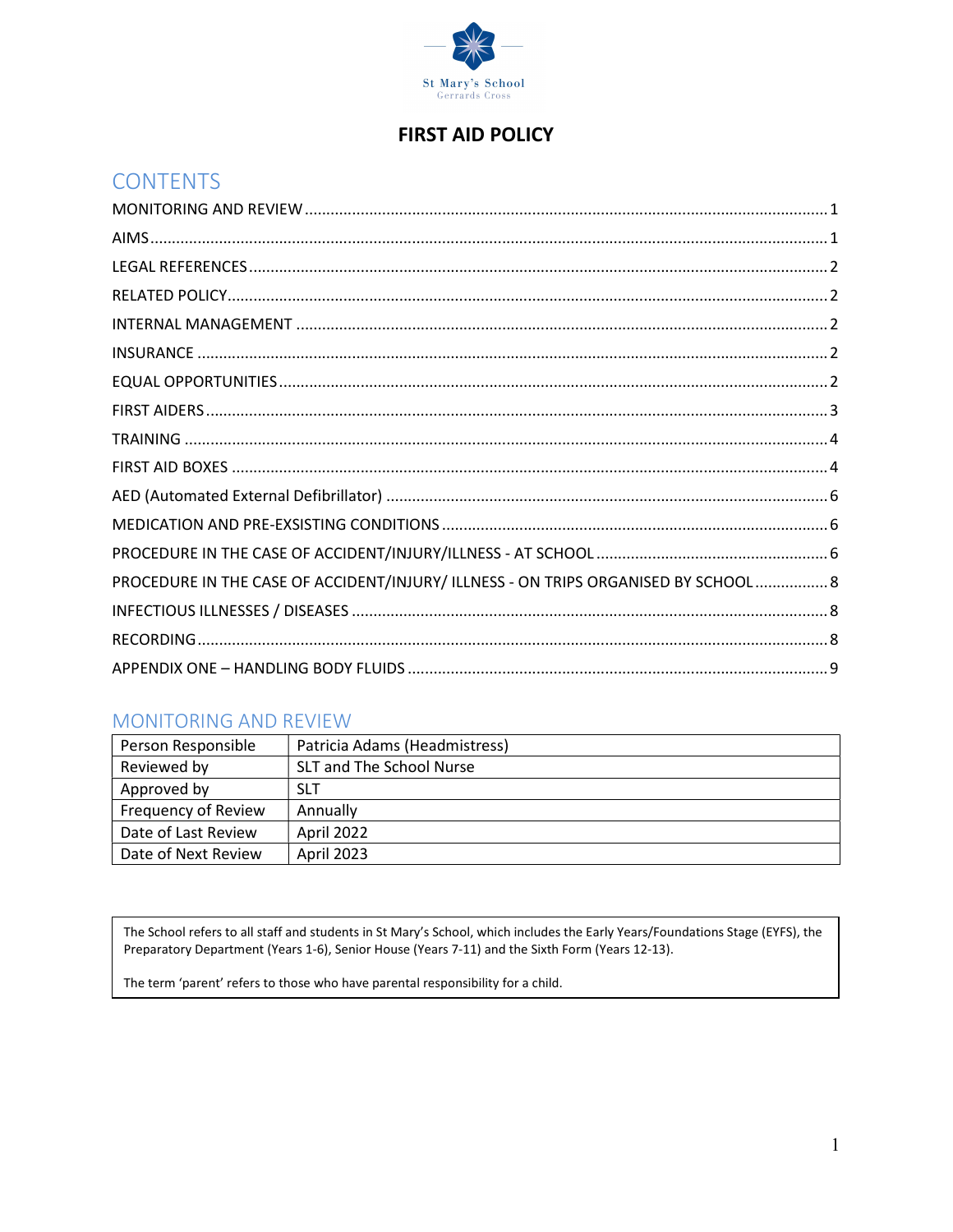### AIMS

- To ensure that the school has adequate and appropriate equipment, facilities and procedures to provide appropriate first aid
- To ensure that the first aid arrangements are based on a risk assessment of the school

## WIDER REFERENCES

This policy operates within a wider national framework. It operates with due regard to:

- The Equality Act 2010
- First Aid In Schools Guidance 2014
- Department for Education Guidance on First Aid for Schools
- http://www.nhs.uk/NHSEngland/AboutNHSservices/Emergencyandurgentcareservices/Pages/re sponding-to-emergencies-FAQ.aspx
- https://www.gov.uk/government/publications/emergency-planning-and-response-foreducation-childcare-and-childrens-social-care-settings

## RELATED INTERNAL POLICY

This policy should be read in conjunction with

- **•** Admissions Policy
- Health and Safety Policy
- Risk Assessment Policy
- Supporting Students With Medical Needs Policy
- Administration on Medicines Policy
- Educational Trips and Visits Policy

## INTERNAL MANAGEMENT

The internal management responsibility for first aid is delegated to the Headmistress by the governors. The Headmistress must ensure that parents and staff are aware of the school Health & Safety and First Aid policies.

The School has a School Nurse in charge of first aid provision and a First Aid Officer who will deputise, they will:

- Ensure that the first aid provision is adequate and appropriate
- Ensure that the number of first aiders/appointed persons meets the assessed need
- Ensure that the equipment and facilities are fit for purpose

## **INSURANCE**

The School governors must ensure that insurance arrangements provide full cover for claims arising from actions of staff acting within the scope of their employment.

## EQUAL OPPORTUNITIES

Appropriate risk assessments will be done by the person in charge of first aid (School Nurse), and suitable provision will be made in liaison with the Headmistress.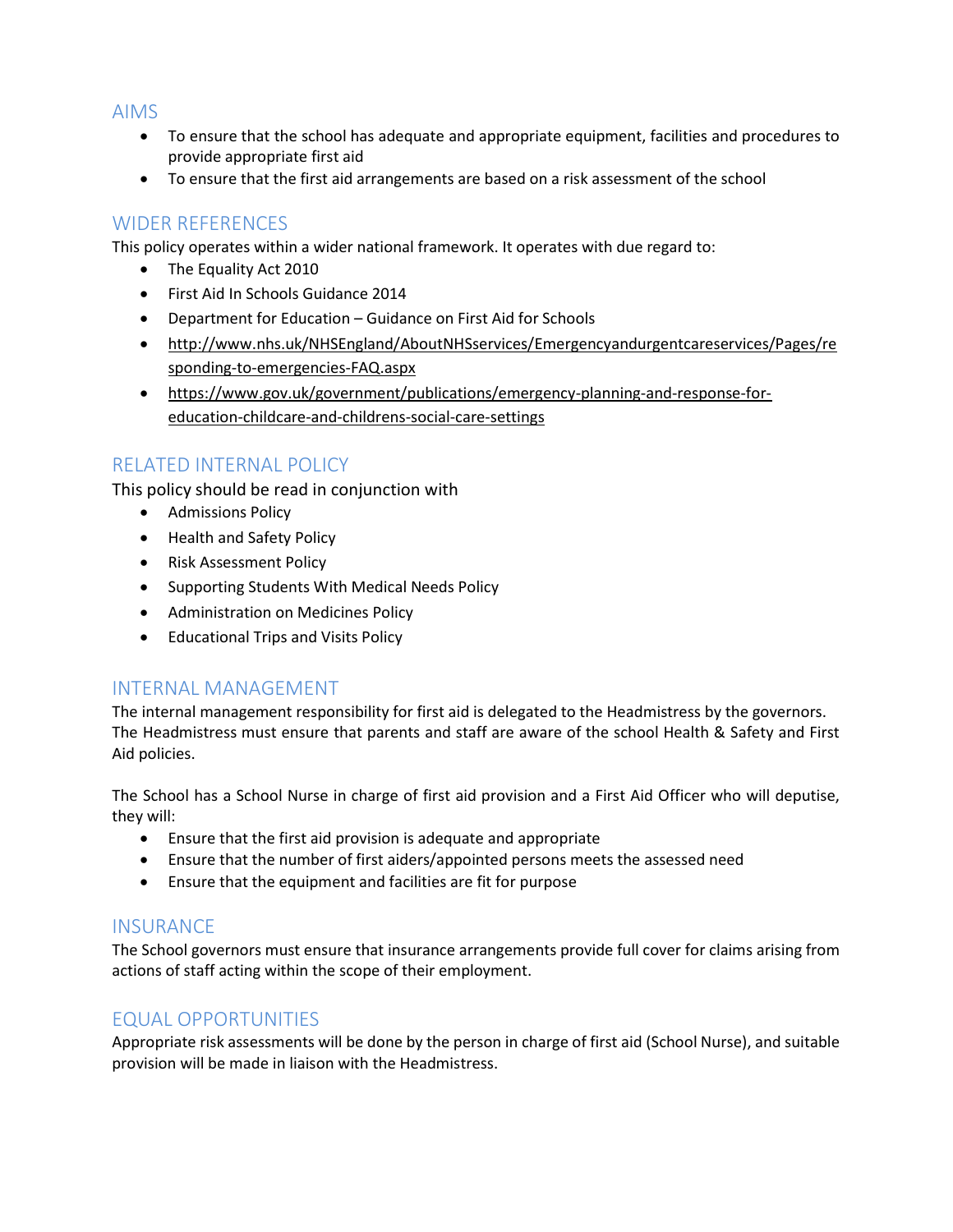## FIRST AIDERS

The School is identified as a 'low risk'. In this School, the ratio of first aider to student is approximately 1 to every 45 students. Four members of staff are First Aid at Work (FAW) qualified, four are trained in Paediatric First Aid and approximately 56 further members of staff are Emergency First Aid at Work (EFAW) trained. Information about the First Aid policies will be distributed so that everyone is aware of personnel. Those who are specially trained in First Aid can be quickly identified via their green lanyard.

### School Nurse: Melissa Tomblin and Tina Joyce

### Trained First Aiders:

Harvi Chalal - FAW Emma Warburton – FAW Nicola Smith – FAW Grace Stacey - FAW Tanya Smith - Paediatric First Aid Rebecca Rose – Paediatric First Aid Karen Williams – Paediatric First Aid Joanne Burton – Paediatric First Aid Olivia Trangmar - Paediatric First Aid Melissa Tomblin – School Nurse Tina Joyce – School Nurse

### Duties of a First Aider

They must:

- Complete an approved HSE (FAW/Paediatric First Aid) training course
- Give immediate help to casualties
- Ensure that when necessary an ambulance or other professional medical help is called
- Take charge when someone is ill or injured
- Look after the First Aid equipment
- Ensure that medical help is called when necessary

### First Aid at Work (FAW)

Course lasts 18 hours – staff that have successfully completed this course should be able to:

- Provide emergency First Aid at work
- Administer First Aid to a casualty with:
	- Injuries to bones, muscles and joints, including suspected spinal injuries
	- Chest injuries
	- Burns and scalds
	- Eye injuries
	- Sudden poisoning
	- Anaphylactic shock
- Recognise the presence of major illness and provide appropriate First Aid (including heart attack, stroke, epilepsy, asthma, diabetes)

### Paediatric Frist Aid

Course lasts 12 hours – staff who have successfully completed this course should be able to:

- Provide child and infant resuscitation
- Respond to a child/infant: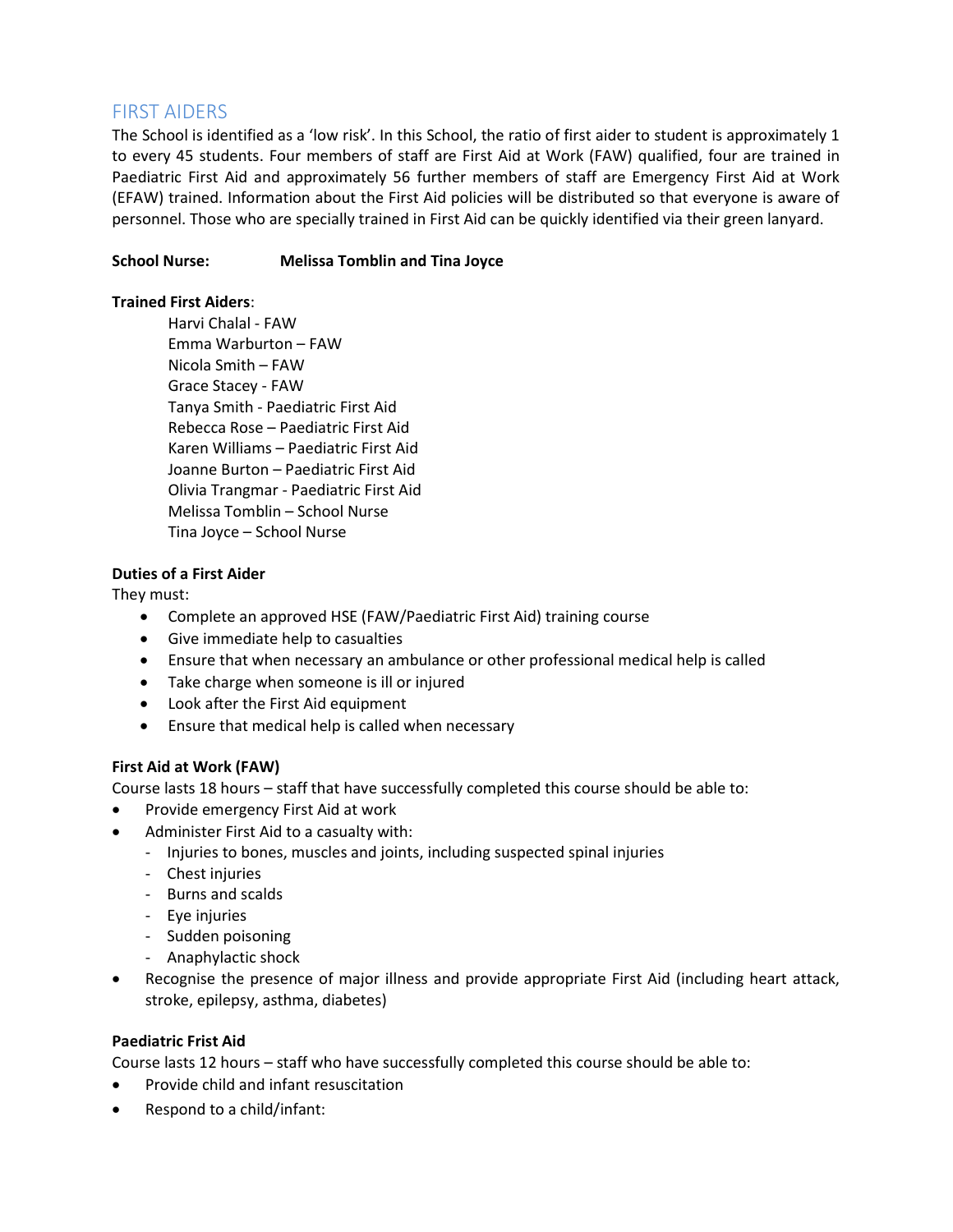- Who has a foreign body airway obstruction
- With external bleeding
- With injuries to bones, joints and muscles
- Recognise the presence of major illnesses and provide appropriate First Aid (asthma, diabetes, allergic reactions, meningitis, febrile convulsions, sickle cell crisis)

### Emergency First Aid at Work (EFAW)

Course should last 6 hours – staff that have successfully completed this course should be able to:

- Understand the duties of a First aider including reference to:
	- The importance of preventing cross-infection
	- The need for recording incidents and actions
	- Use of available equipment
- Assess the situation and circumstances in order to act safely, promptly and effectively in an emergency
- Administer first aid to a casualty who is unconscious (including seizure)
- Administer cardiopulmonary resuscitation
- Administer first aid to a casualty who is wounded and bleeding
- Administer first aid to a casualty who is suffering from shock
- Provide appropriate first aid for minor injuries (including small cuts, grazes and bruises, minor burns and scalds, small splinters)

### TRAINING

In 2019, staff were EFAW trained and the certificates are valid for 3 years. At the time of this policy being published 53 current staff members have certificates in EFAW. Towards the end of the 3-year certification period, first aiders need to undertake an FAW requalification course or another EFAW course, as appropriate. As strongly recommended by HSE, this School ensures that all FAW trained first aiders undertake annual refresher training to maintain their skills.

- The School will provide adequate and appropriate training for first aid staff and appropriate information for all staff to enable them to carry out their duty of care
- The governors will ensure that there are sufficient trained staff to meet statutory requirements and the assessed needs, allowing for staff who are absent or off-site
- The School holds an INSET day for staff, every three years, to gain an Emergency First Aid at Work certificate which is valid for three years. The next session is due in September 2022.

## FIRST AID BOXES

The first aid boxes will be located as agreed by the Headmistress. All staff should know where the first aid boxes are kept. Information about the first aid policies will be distributed so that everyone is aware of location of equipment. The boxes must contain a 'sufficient quantity' of first aid material and nothing else. The first aid boxes will be checked during staff inset days.

The School requires the following items to be in the box as a minimum:

- Guidance card
- Individually wrapped 'assorted sizes' sterile adhesive dressings
- Sterile eye pad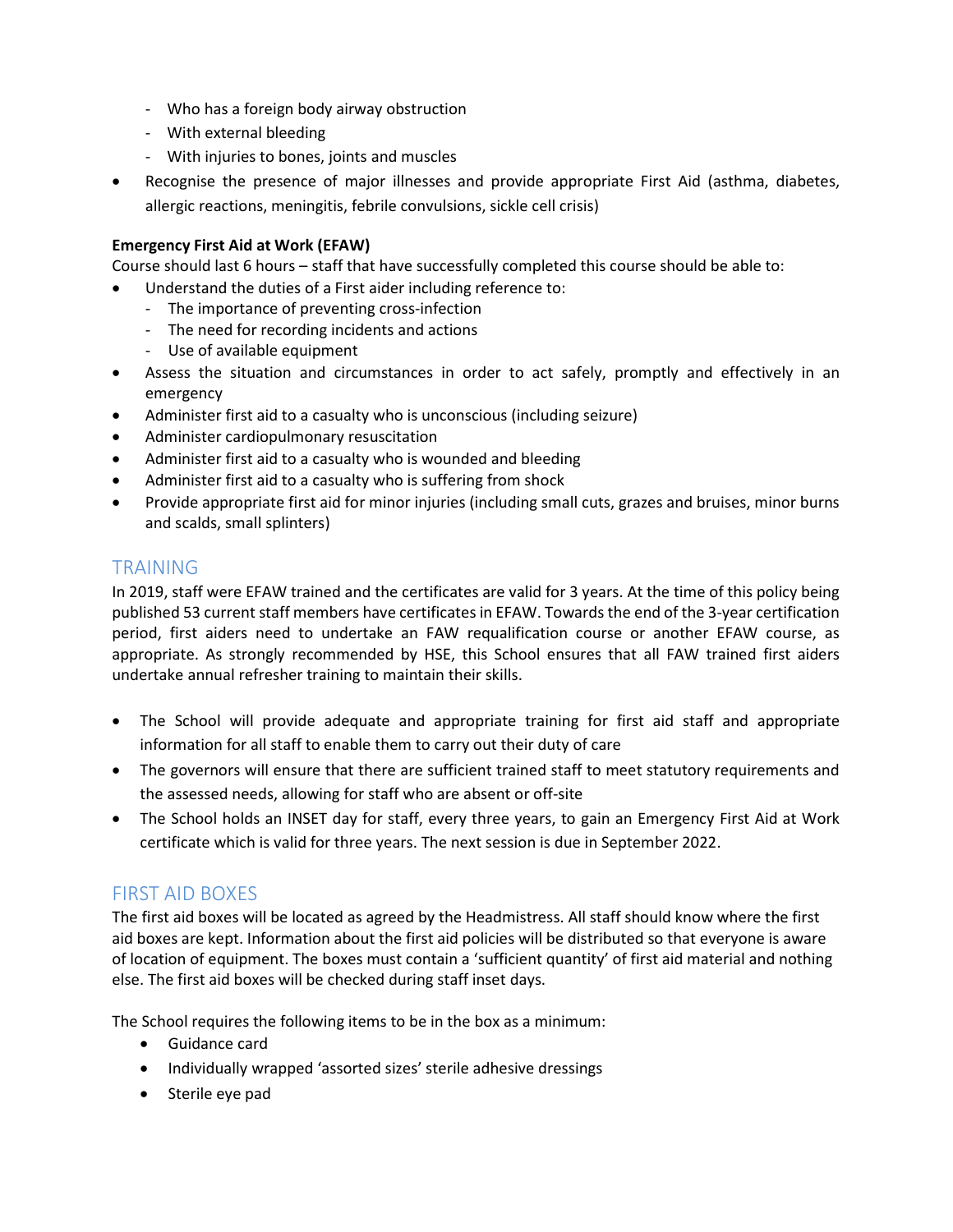- Triangular bandage
- Safety pins
- Medium size, sterile unmedicated dressings
- Large, sterile unmedicated dressings
- Disposable, surgical gloves to be worn by any personnel administering first aid
- Sterile wipes
- Resuscitation face shields

The person in charge of first aid (School Nurse) will determine whether there should be more than the minimum items.

For trips organised by the school a first aid box will be prepared. Where no special risk has been identified, the first aid box will contain the same items as a minimum.

|                         | , ,, ,, and boxes are situated ,,,,         |
|-------------------------|---------------------------------------------|
| $\mathbf{1}$            | PREP - SCIENCE LAB. SMITH BUILDING          |
| $\overline{2}$          | PREP - 'BUSY BEES' after-school supervision |
| 3                       | <b>PREP - OAKDENE HALL</b>                  |
| $\overline{\mathbf{4}}$ | PREP- OAKDENE 1st FLOOR CLASSROOMS          |
| 5                       | PREP - OAKDENE ICT SUITE                    |
| 6                       | <b>MEDICAL ROOM</b>                         |
| $\overline{7}$          | <b>PREP- RECEPTION LANDING</b>              |
| 8                       | S.H - FOOD AND NUTRITION (slip room)        |
| 9                       | S.H - DRAMA                                 |
| 10                      | S.H - PREP ART ROOM                         |
| 11                      | <b>MINI BUS 5</b>                           |
| 12                      | S.H - SCIENCE DEPARTMENT - BIOLOGY LAB.     |
| 13                      | S.H - SCIENCE DEPT. - CHEMISTRY LAB.        |
| 14                      | S.H - SIXTH FORM CENTRE - CEDAR HOUSE       |
| 15                      | S.H - PE - SPORTS HALL - FIXTURES           |
| 16                      | S.H - PE - MAIN HALL                        |
| 17                      | SH - SCIENCE DEPARTMENT - PHYSICS LAB.      |
| 18                      | $S.H - LIBRARY$                             |
| 19                      | <b>MINI BUS 1</b>                           |
| 20                      | <b>MINI BUS 2</b>                           |
| 21                      | S.H - MUSIC ROOM                            |
| 22                      | <b>LITTLE ST MARY'S</b>                     |
| 23                      | <b>SH-MAIN HALL</b>                         |
| 24                      | PREP - Junior House PE - Sports Office      |
| 27                      | PREP - 1st Floor SMITH BUILDING             |
| 29                      | SH-ICT CEDAR HOUSE                          |
| 30                      | SH - ground Floor CHERRY TREE               |
| 31                      | $SH - 2nd$ Floor CHERRY TREE                |
| 32                      | <b>MINI BUS 3</b>                           |
| 33                      | <b>MINI BUS4</b>                            |

First aid boxes are situated in: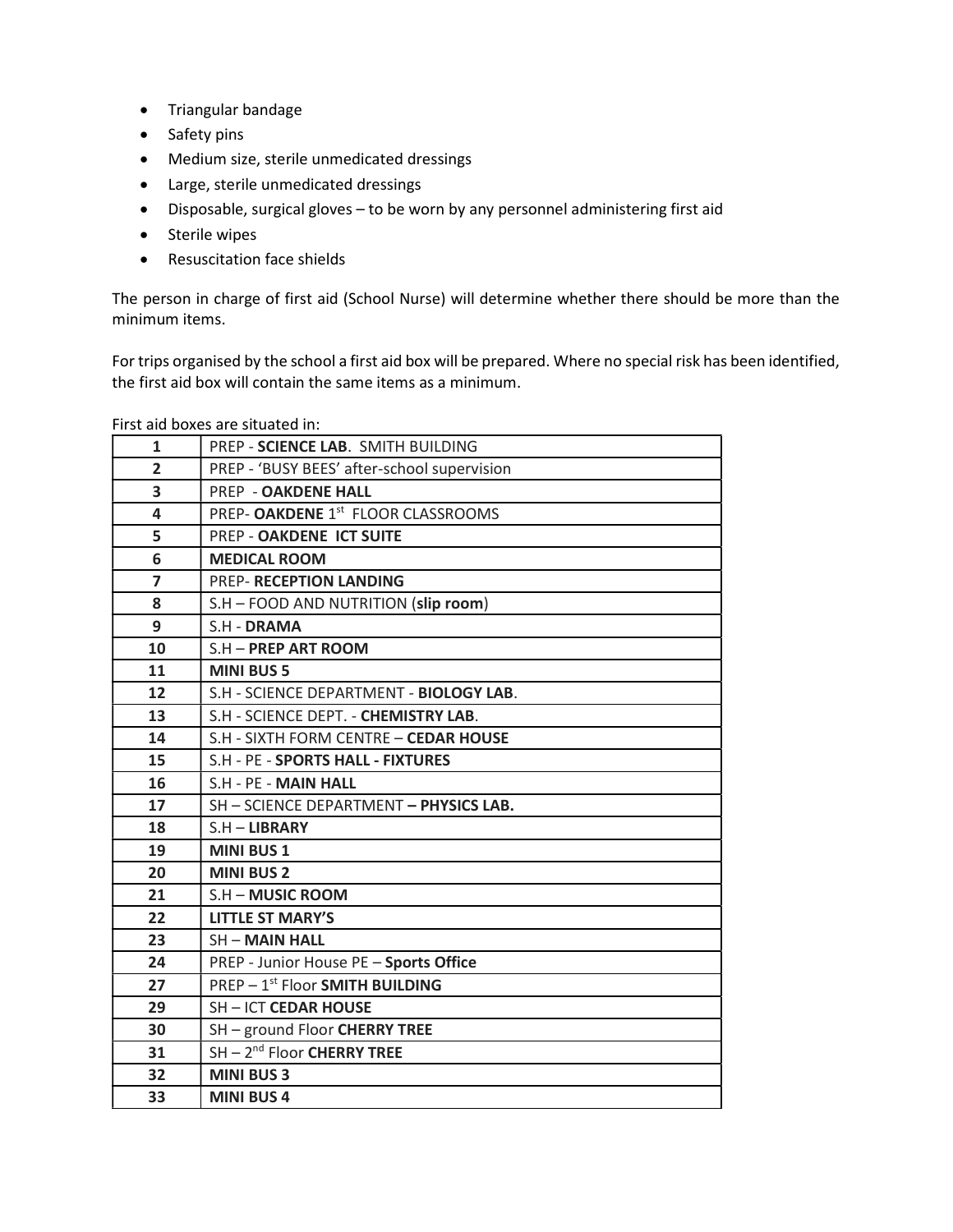| 34 | <b>YEAR 1 CLASSROOM</b>  |
|----|--------------------------|
| 35 | <b>SPORT FIXTURE KIT</b> |
| 36 | <b>SPORT FIXTURE KIT</b> |
| 37 | <b>SPORT FIXTURE KIT</b> |
| 38 | <b>PREP ART</b>          |

One additional first aid box can be found in the kitchen, this box is maintained by the catering company Holroyd Howe.

## AED (Automated External Defibrillator)

The school currently operates one AED. This is located at the front door of the Senior House by reception. Staff who have completed the EFAW training are aware on the basic operating procedure and further staff training on the specific model is given annually.

## MEDICATION AND PRE-EXSISTING CONDITIONS

A list of students suffering from asthma and other allergies is held centrally. A copy of all prescribed medication, including asthma inhalers and adrenaline auto injectors, are kept with the School Nurse. In the majority of cases, Senior House students will carry their emergency medication with them (i.e. adrenaline auto injectors, inhalers, diabetic kit). In Prep Department, a bag is kept with classes which contains their emergency medication.

Medication is used in accordance with the individual healthcare plan of each student and consent of each student. All medication provided and administered will be recorded. Please see the School policy on Supporting Students with Medical Conditions and Administration of Medicines Policy for further information.

## PROCEDURE IN THE CASE OF ACCIDENT/INJURY/ILLNESS - AT SCHOOL

### A Mobile Casualty

All mobile casualties should report to either the main office or the School Nurse; they should be accompanied by a member of staff or a fellow student. All students who are unwell or who have had an accident should be given privacy, this will normally be in the 'Sick Room'.

In the event of accidents and/or injuries, the Bursar and the Headmistress should be informed. If the casualty recovers, send back to class.

If a student has an accident or becomes unwell, in such a way as to need further monitoring (e.g. in the event of an asthma attack or head injury), follow up checks should take place at break time and at the beginning of lunch time (or the end if the event occurred close to the start of lunch) with instructions to the student to return to the medical room or office if she needs to. These checks should be recorded with the School Nurse. If there is an incident in the afternoon, then parents should be advised that they need to keep an eye on their daughter in the evening.

In the event of an accident, injury or illness, whoever carries out treatment must update the School records in line with 'Recording Procedure'.

For EYFS students, it is the duty of the school to inform parents of any accident or injury sustained by the child on the same day, or as soon as reasonably practicable, and any first aid treatment given.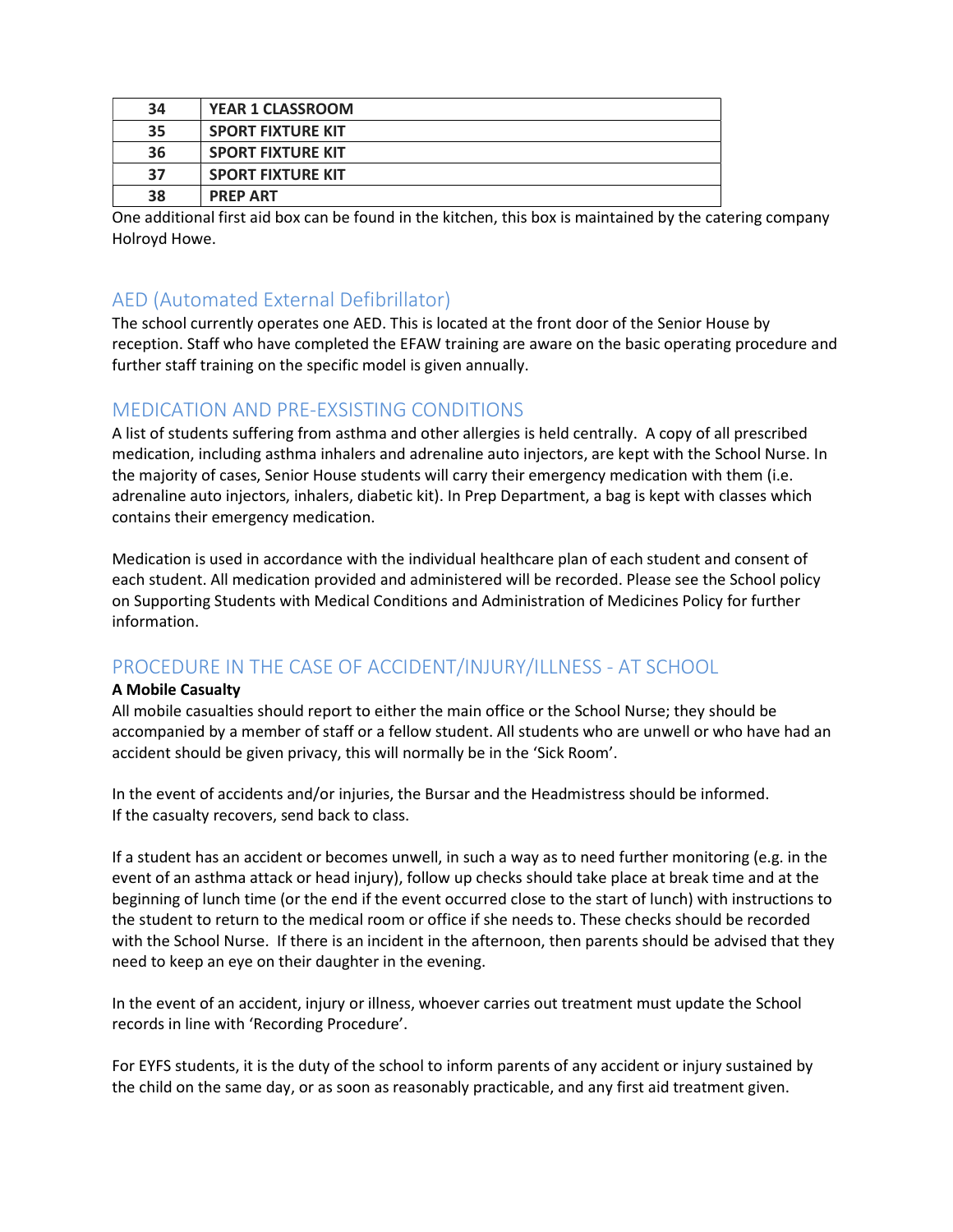### Immobile Casualty

Do not leave casualty, get someone else to get a first aider who will carry out the appropriate action as above.

### Sending a Casualty Home

In the event of an accident or of a student reporting to the office or nurse as unwell (to the extent that we think she may possibly need to be sent home in the course of the day) the following people will be informed:

- The student's Form Tutor or Class Teacher
- Jo Kingston (Senior Deputy Head)
- One of the following Mairead Carney (Prep) / Jacqui Deadman / Katie Cork / Relevant Head of Year or Section
- The Office who will update iSAMS (The School information management system)

### Sending a Casualty to Hospital

If the nature of the accident/injury/illness is such that the casualty requires to be sent to the hospital;

### **Student**

- Parents should be contacted via phone immediately
- The Headmistress or a Deputy Head should be notified
- The student's Form Tutor or Class Teacher
- One of the following Mairead Carney (Prep) / Jacqui Deadman / Katie Cork / Relevant Head of Year or Section
- The Office who will update iSAMS (The School information management system)
- Record details in Accident Book

### Staff

- Inform Bursar, Headmistress or a Deputy Head
- Inform Jo Kingston, Senior Deputy Head, so that suitable cover can be arranged if required
- If the staff member is unable to drive, arrange transport, their emergency contact should be called by either the member of staff or the Office (telephone numbers in Office)
- Record details in Accident Book

### When to Call an Ambulance

Always call 999 in a medical emergency that is if someone is seriously ill, injured and their life is at risk. For example if someone has:

- Lost consciousness
- Fits that are not stopping and is in an acute confused state
- Persistent, severe chest pain
- Breathing difficulties
- Severe bleeding that can't be stopped
- Fear of overdose
- Significant bone break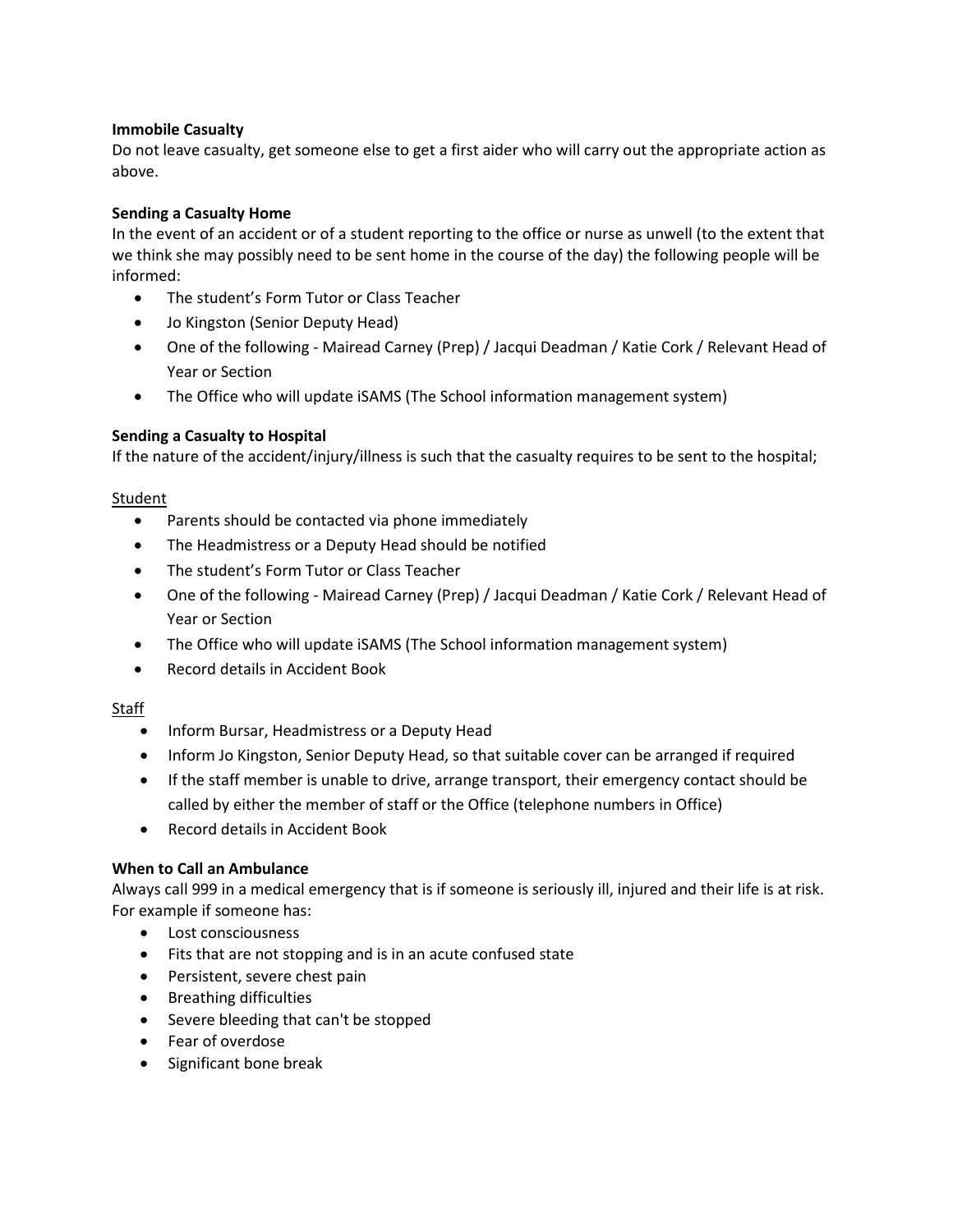# PROCEDURE IN THE CASE OF ACCIDENT/INJURY/ ILLNESS - ON TRIPS ORGANISED BY SCHOOL

A record must be kept of the accident/injury/illness as set out above and any medication issued in the duration of the trip.

During School hours any trips should contact the School Reception immediately in an emergency. All trips outside of School hours have a designated member of the Senior Leadership Team as an emergency contact. This should be contacted immediately.

Staff should follow the individualised risk assessment for the given trip. All trips will have a designated first aider, who will carry a first aid kit and list of students and their medical needs.

## INFECTIOUS ILLNESSES / DISEASES

Depending on the illness, remember that in cases of infectious illnesses/diseases the School and/or Environment Health Authority may have to be informed.

Covid is a changing situation and has standalone policies that is updated frequently in line with government guidance.

## RECORDING

The School will keep a record of any first aid treatment given by first aiders and appointed persons. This will include:

- The date, time and place of incident
- The name (and class) of the injured or ill person
- Details of the injury/illness and what first aid was given
- What happened to the person immediately afterwards (for example went home, resumed normal duties, went back to class, went to hospital)
- Name and signature of the first aider or person dealing with the incident.

The School acknowledges that the information in the record book can:

- Help the School identify accident trends and possible areas for improvement in the control of health and safety risks
- Be used for reference in future first aid needs assessments
- Be helpful for insurance and investigative purposes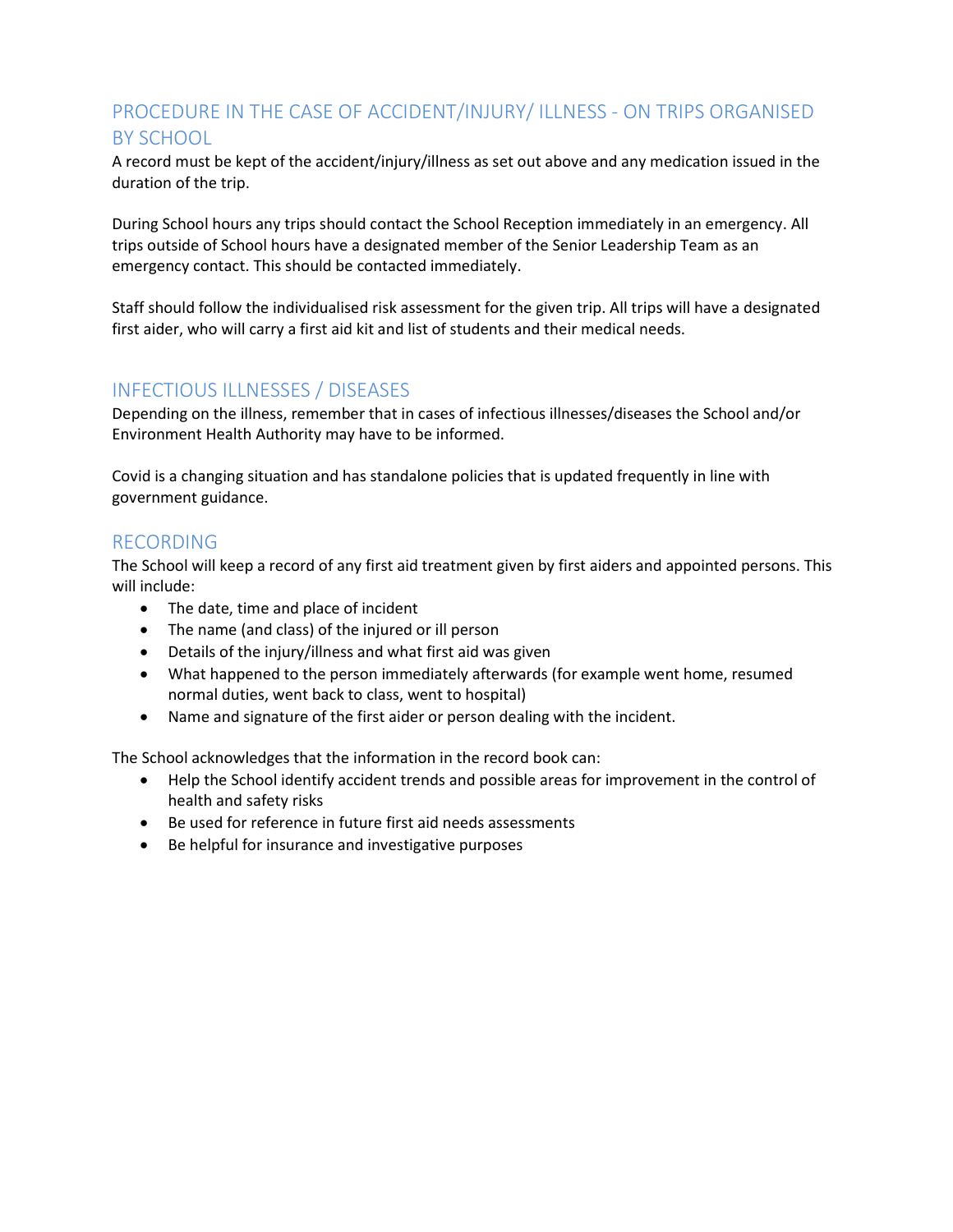## APPENDIX ONE – HANDLING BODY FLUIDS

Blood and body fluids (e.g. faeces, vomit, saliva, urine, nasal and eye discharge) may contain viruses or bacteria capable of causing disease. It is therefore vital to protect both yourself and others from the risk of cross infection. In order to minimize the risk of transmission of infection, both staff and pupils should practice good personal hygiene and be aware of the procedure for dealing with body spillages.

### Clean Up Procedure

- o Sites and Premises Manager to be contacted
- $\circ$  Remove students from the area or position a member of staff on duty to guard the area
- o Wash hands
- $\circ$  If a student or staff member has any body fluids on them they should be sent to the Nurse
- $\circ$  Any article of clothing that has got contaminated with the spill should be wiped cleaned and then put in a plastic bag and tied up for the parents to take home
- o Wash hands
- $\circ$  Sites and Premises Manager arrange for a member of their team to clean the area appropriately
- $\circ$  Get some disposable gloves from the nearest first aid kit. Gloves are to be worn at all times
- $\circ$  Place absorbent paper towels over the affected area and allow the spill to absorb
- $\circ$  Wipe up the spill using the absorbent paper towels and then place in a bin (which has a bin liner)
- o Put more absorbent towels over the affected area
- $\circ$  The bin liner that has had the soiled paper towels put in, then needs to be tied up and double bagged and put in an outside bin
- o The area then needs to be cordoned off until cleaned
- o Wash hands
- $\circ$  If a cleaner is not immediately available then a disposable cleaning kit will need to be used
- $\circ$  If the spillage has been quite extensive then the area may need to be closed off until the area can be cleaned correctly
- $\circ$  The area must be cleaned with disinfectant following the manufacturer's instructions
- o A 'Wet Floor Hazard' sign then needs to be put by the affected area
- o The area should then be ventilated well and left to dry
- $\circ$  All reusable cleaning up equipment then needs to be appropriately disinfected according to the manufacturer's instructions
- o Wash hands
- o All rubbish bags to be disposed of in outside bins
- o Wash hands

#### Management of Accidental Exposure to Blood

Accidental exposure to blood and other body fluids can occur by:

- Percutaneous injury e.g. from needles, significant bites that break the skin
- Exposure to broken skin e.g. abrasions and grazes
- Exposure of mucous membranes, including the eyes and mouth

#### Action to Take